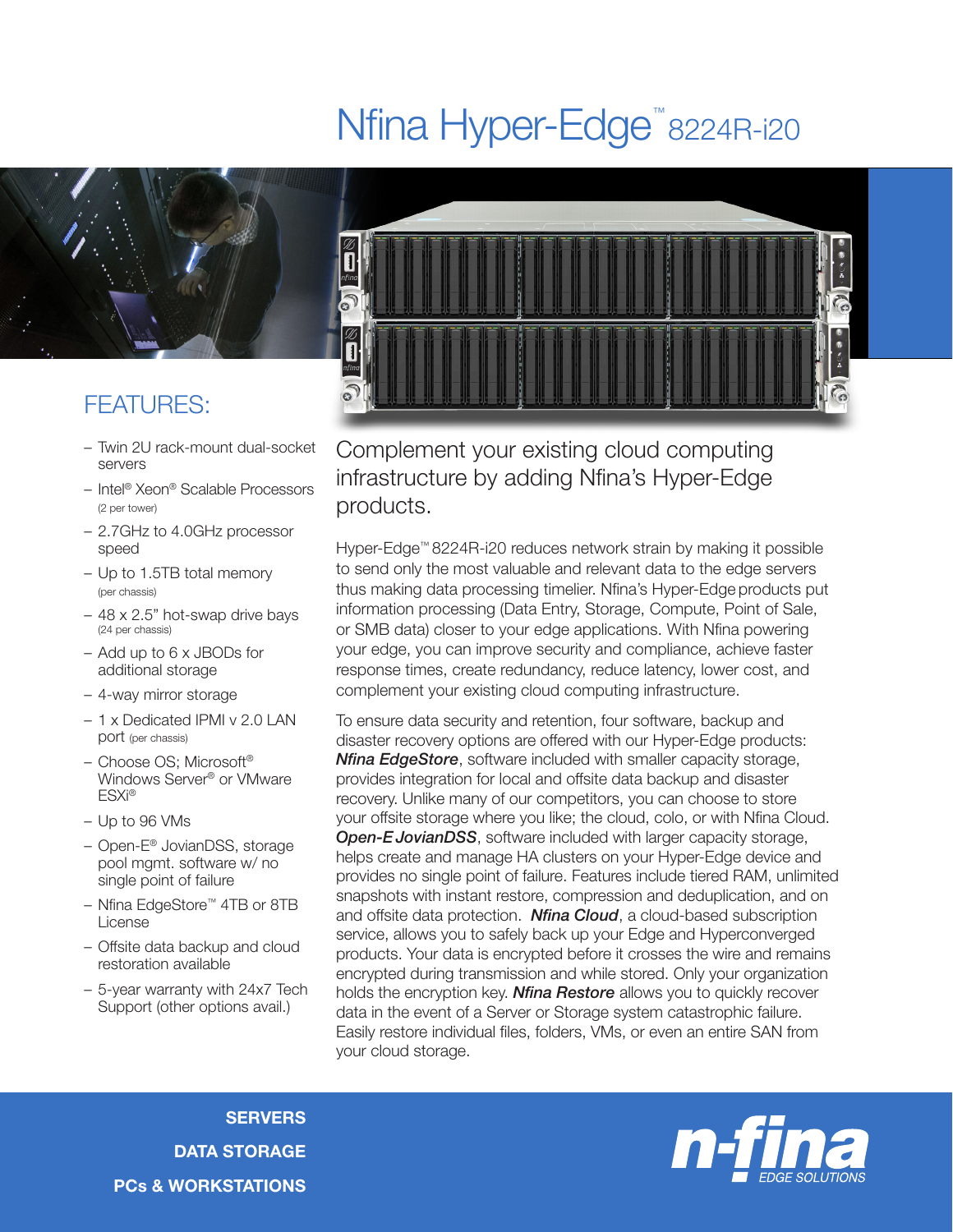## NFINA Hyper-Edge™ 8224R-i20

| <b>SPECIFICATIONS</b>            |                                                                                                                                                                                                                                                                                                                                       |
|----------------------------------|---------------------------------------------------------------------------------------------------------------------------------------------------------------------------------------------------------------------------------------------------------------------------------------------------------------------------------------|
| Form Factor                      | Twin 2U rack-mount, 3.44" x 16.93" x 27.95" (per chassis)                                                                                                                                                                                                                                                                             |
| <b>Operating Temperature</b>     | 10°C to 35°C (50°F to 95°F)                                                                                                                                                                                                                                                                                                           |
| Processors                       | 2nd Gen. Intel <sup>®</sup> Xeon® Scalable processors, up to 28 cores, 56 threads (2 per chassis)                                                                                                                                                                                                                                     |
| Processor Speed                  | Up to 2.7GHz to 4.0GHz                                                                                                                                                                                                                                                                                                                |
| CPU Cache                        | 39MB Intel® Smart Cache (per processor)                                                                                                                                                                                                                                                                                               |
| Socket                           | Dual Socket P                                                                                                                                                                                                                                                                                                                         |
| Memory                           | 24 DIMM slots, ECC DDR4 2933 MHz (per chassis)<br>Up to 1.5TB max memory capacity (per chassis)                                                                                                                                                                                                                                       |
| <b>Drives</b>                    | 24 x 2.5" hot-swap drives (per chassis)<br>Supports: 24 NVMe, SSD, SATA, and SAS drives<br>Up to 2 x boot drives: 2 x M.2, NVMe, PCle/SATA (2280) (per chassis) $-$ or $-$<br>2 x 2.5" SSDs (per chassis) (cannot mix drive type)<br>Add up to 6 x 12 or 24 bay JBODs for additional storage                                          |
| Host Bus Adapters / RAID         | Choose: $3 \times 9300 - 8i + 2 \times 9300 - 8e$ 12Gb/s SAS Host Bus Adapters (per chassis)<br>3 x 9400-8i8e 12Gb/s SAS Host Bus Adapters (per chassis)<br>$-$ or $-$ 1 x 9305-24i + 1 x 9300-8e 12Gb/s SAS Host Bus Adapters (per chassis)                                                                                          |
| RAID                             | 4-way mirroring                                                                                                                                                                                                                                                                                                                       |
| <b>RAID Option</b>               | Passthrough w/o RAID available for NVMe drives only                                                                                                                                                                                                                                                                                   |
| Remote Management                | IPMI 2.0, KVM over HTML5                                                                                                                                                                                                                                                                                                              |
| <b>TPM</b>                       | Version 2.0, optional                                                                                                                                                                                                                                                                                                                 |
| OS/Virtual Platform              | Microsoft <sup>®</sup> Windows Server <sup>®</sup> , Up to 96 VMs<br>VMware ESXi®, Up to 96 VMs                                                                                                                                                                                                                                       |
| Software Options                 | Microsoft <sup>®</sup> Windows Server <sup>®</sup> 2019, Microsoft <sup>®</sup> Windows 10 Pro<br>Microsoft <sup>®</sup> SQL Server, Microsoft <sup>®</sup> Exchange Server<br>VMware vSphere®, VMware vCenter®<br>Nfina EdgeStore™ 4TB, Nfina EdgeStore™ 8TB<br>Open-E <sup>®</sup> JovianDSS (depending on desired usable capacity) |
| Backup and Disaster Recovery     | Nfina Cloud - Secure cloud based data backup (monthy subscription required)<br>Nfina Restore - Data recovery from cloud storage (monthy subscription required)                                                                                                                                                                        |
| Input Voltage                    | 100-127V @ 8.5A, 50/60 Hz                                                                                                                                                                                                                                                                                                             |
| <b>Power Supplies</b>            | Redundant hot-swap 1300W AC power supplies (2 per chassis)                                                                                                                                                                                                                                                                            |
| <b>Regulatory Certifications</b> | NRTL Nemko (US, Canada), CE (Europe), RCM (Australia/NZ), GS (Germany),<br>FCC (US), ICES-3(A) (Canada), KC (Korea), Ukraine Certification, BSMI (Taiwan),<br>EAC (Russia), VCCI-A (Japan), RoHS EVPU 20 (China), MIC (Vietnam)                                                                                                       |
| Warranty                         | 5 years (other options available)                                                                                                                                                                                                                                                                                                     |